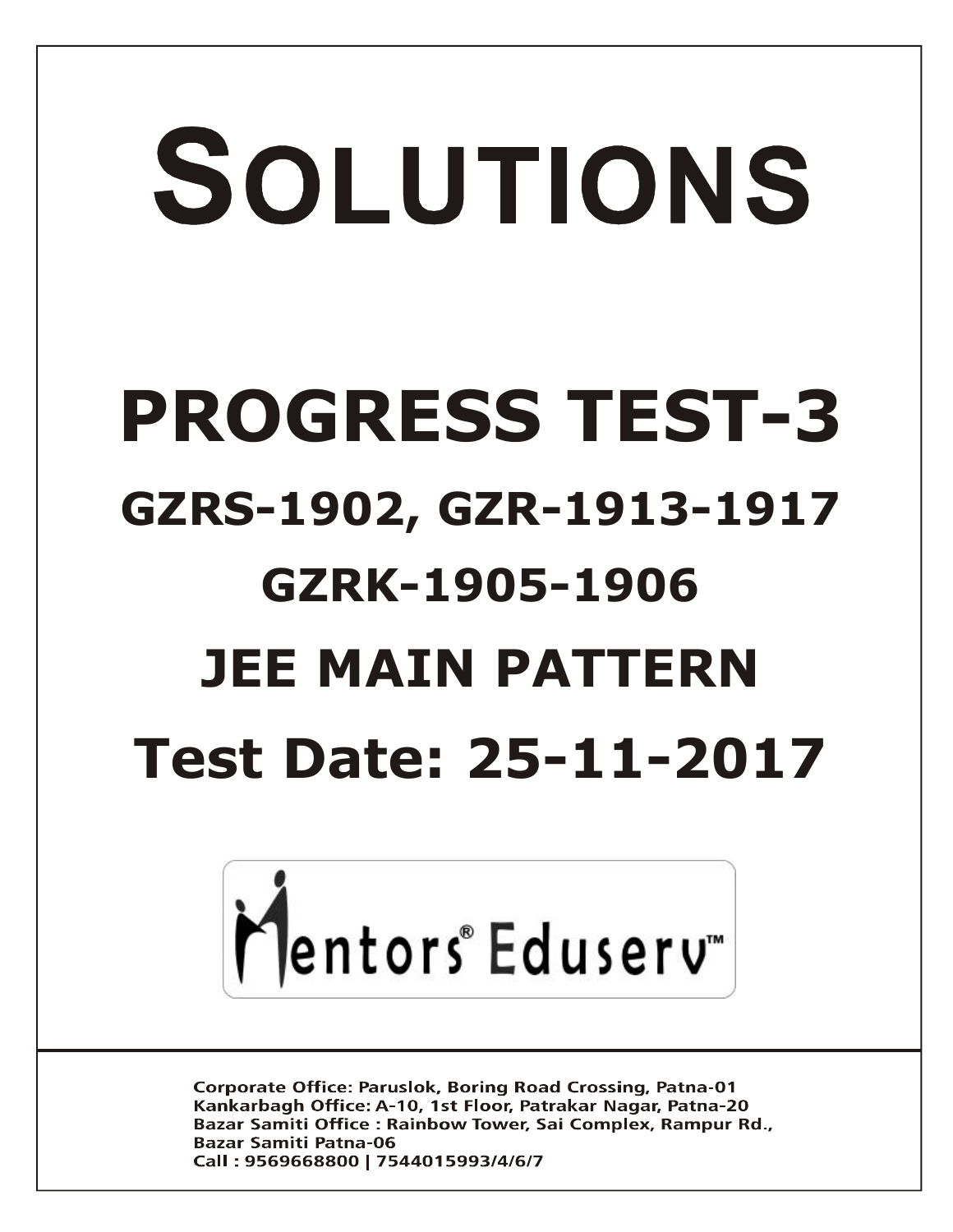| [2]      |                                                                                                                                                                                                    | PT-III (MAIN) GZRS-1902, GZR-1913-1917 & GZRK-1905-1906_25.11.2017                                                                      |  |  |  |
|----------|----------------------------------------------------------------------------------------------------------------------------------------------------------------------------------------------------|-----------------------------------------------------------------------------------------------------------------------------------------|--|--|--|
|          | <b>PHYSICS</b>                                                                                                                                                                                     |                                                                                                                                         |  |  |  |
| 1.       | (B)                                                                                                                                                                                                |                                                                                                                                         |  |  |  |
|          | $\hat{n} = \frac{\vec{A} \times \vec{B}}{ \vec{A} \times \vec{B} }$                                                                                                                                |                                                                                                                                         |  |  |  |
|          | $\vec{A} \times \vec{B} = \begin{vmatrix} \hat{i} & \hat{j} & \hat{k} \\ 1 & 1 & 0 \\ 0 & 1 & -1 \end{vmatrix} = \hat{i}(-1-0) - \hat{j}(-1-0) + \hat{k}(1-0) = -\hat{i} + \hat{j} + \hat{k}$      |                                                                                                                                         |  |  |  |
|          | $ \vec{A} \times \vec{B}  = \sqrt{3}$ , $\hat{n} = \frac{1}{\sqrt{3}}(-\hat{i} + \hat{j} + \hat{k})$                                                                                               |                                                                                                                                         |  |  |  |
| 2.       | (C)                                                                                                                                                                                                |                                                                                                                                         |  |  |  |
|          | $\vec{A} = 4\hat{i} - 2\hat{j} + 6\hat{k}$ , $\vec{B} = \hat{i} - 2\hat{j} - 3\hat{k}$ , $\vec{A} - \vec{B} = 3\hat{i} + 9\hat{k}$                                                                 |                                                                                                                                         |  |  |  |
|          | $(\vec{A} - \vec{B})\cdot \hat{i} = 3$<br>The vector along x-axis is $\hat{i}$ ,                                                                                                                   |                                                                                                                                         |  |  |  |
|          | Also,                                                                                                                                                                                              |                                                                                                                                         |  |  |  |
|          | $\vec{A} \cdot \vec{B} =  \vec{A}   \vec{B}  \cos \theta$ (By definition)                                                                                                                          |                                                                                                                                         |  |  |  |
|          | $\therefore \cos \theta = \frac{AB}{ \vec{A}  \vec{B} } = \frac{3}{(1)(\sqrt{90})} \text{ or } \cos \theta = \frac{1}{\sqrt{10}} \therefore \theta = \cos^{-1} \left( \frac{1}{\sqrt{10}} \right)$ |                                                                                                                                         |  |  |  |
| 3.<br>4. | (B)<br>(D)                                                                                                                                                                                         |                                                                                                                                         |  |  |  |
|          |                                                                                                                                                                                                    | $\vec{a} = 3\hat{i} + 4\hat{j}$ . Let $\vec{c} = c_x\hat{i} + c_y\hat{j}$ , $\vec{c}$ is perpendicular to $\vec{a}$ : $3c_x + 4c_y = 0$ |  |  |  |
|          | $c_y = -\frac{3}{4}c_x$                                                                                                                                                                            | (i)                                                                                                                                     |  |  |  |
|          | $c_x^2 + c_y^2 = 25$ , $c_x^2 + \frac{9c_x^2}{16} = 25$ ,<br>$ \vec{c} =5$ ,                                                                                                                       | $c_x = \pm 4$ , :                                                                                                                       |  |  |  |
|          | $c_v = \pm 3$                                                                                                                                                                                      |                                                                                                                                         |  |  |  |
| 5.<br>6. | (B)                                                                                                                                                                                                |                                                                                                                                         |  |  |  |
|          | (C)                                                                                                                                                                                                |                                                                                                                                         |  |  |  |
|          |                                                                                                                                                                                                    |                                                                                                                                         |  |  |  |

Mentors<sup>e</sup> Eduserv<sup>-</sup>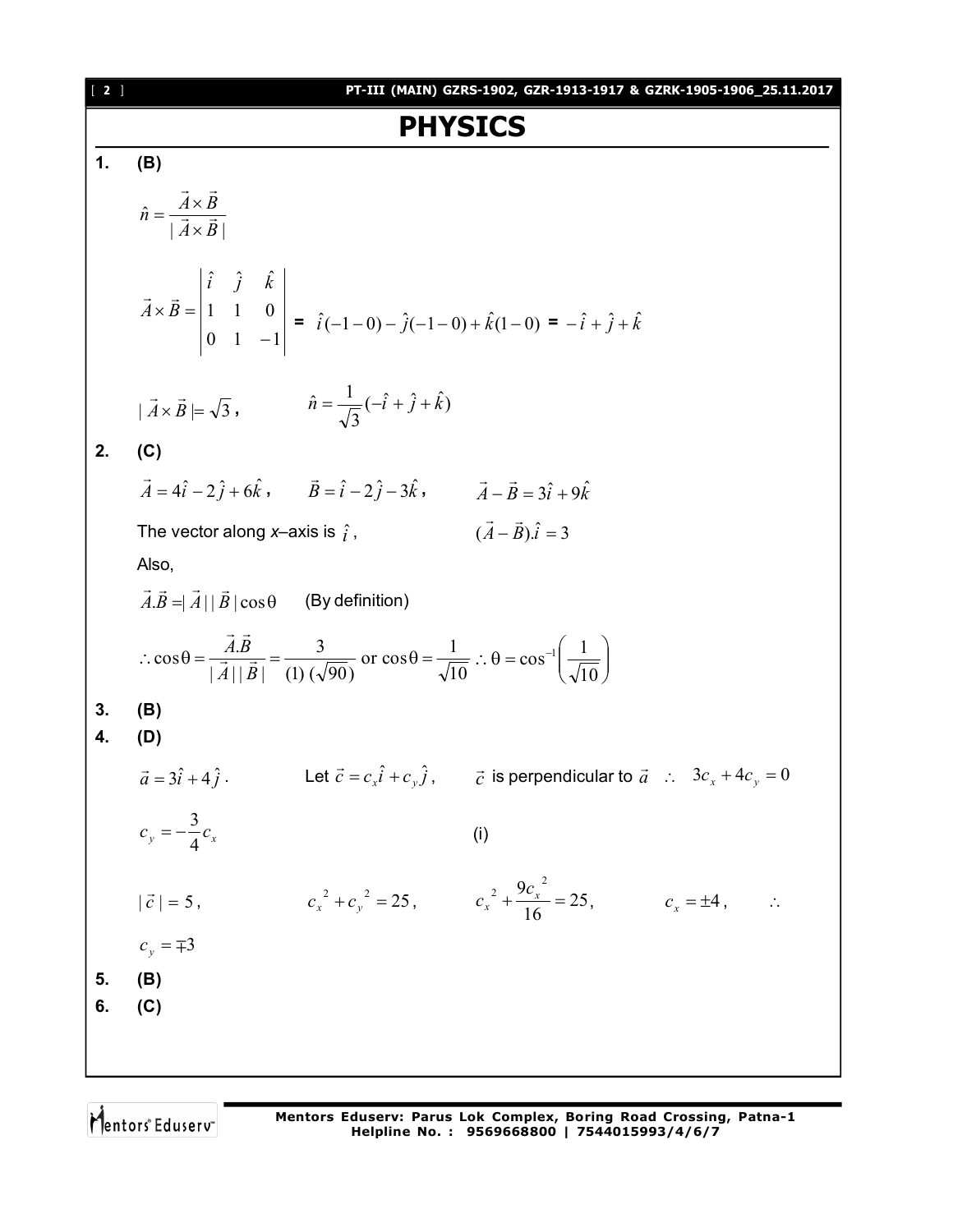### **PT-III (MAIN) GZRS-1902, GZR-1913-1917 & GZRK-1905-1906\_25.11.2017** [ **3** ] **7. (C)**  $\frac{mg}{2} - T = \frac{ma}{2}$  $\frac{12}{2}$  - T =  $\frac{12}{2}$  ...(i)  $T\cos 60^\circ = \frac{ma}{2}$ cos60  $\circ$  = - $\circ$ …(ii) Solving (i) and (ii), acceleration of ring = 2g 9 **8. (B)** Fcos37° =  $\frac{\lambda L}{4}$ g 4  $\circ = \frac{\lambda}{\lambda}$ *g L* 4  $\lambda L$   $T$   $T \leftarrow T$ *F g L* 4 3λ *N* (where  $\lambda$  is the mass/length of the chain).  $F \sin 37^\circ = T = f \le \mu N$  $\Rightarrow$ 1  $\mu \ge \frac{1}{4}$   $\Rightarrow \mu_{\min} = \frac{1}{4}$ 4  $\mu_{\min}$  = -**9. (A)**  $N = mg - F \sin \alpha$  $F\cos\alpha = f = \mu N$  $F\cos\alpha = \mu(mg - F\sin\alpha)$  $F \times \frac{\sqrt{I^2 - h^2}}{I}$  $\frac{\text{Fcos}\alpha}{\text{Fcos}\alpha} = \frac{1-\alpha}{\text{Fcos}\alpha}$ mg – F $\sin \alpha$  mg – F $\times$   $\frac{h}{h}$ l  $\mu = \frac{F \cos \alpha}{F \cdot F} = \frac{F \times \frac{\sqrt{I^2 - I}}{I}}{I}$  $-$ F $\bm{\mathsf{s}}$ in $\alpha$   $\bm{\mathsf{mg}}$  – F $\times$   $^{\bm{\mathsf{I}}}$  $\mu \stackrel{F\sin\alpha}{\longleftarrow} \mathcal{A}$ *F mg F*cos 2  $\mu^2$  $l^2 - h$ *N f l*  $\mu =$  $F\sqrt{I^2 - h^2}$ mgl – Fh  $\overline{\phantom{a}}$  $\overline{\phantom{a}}$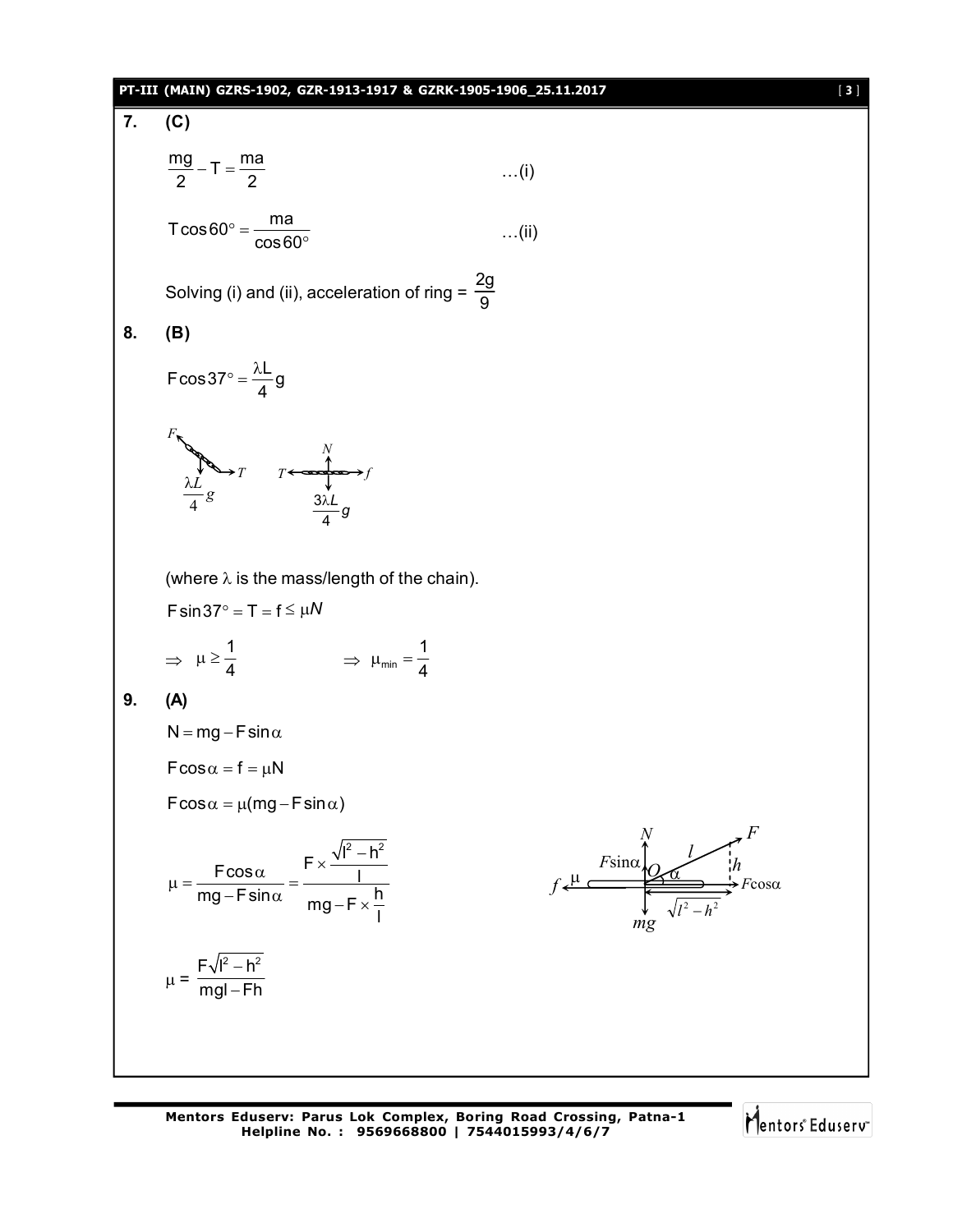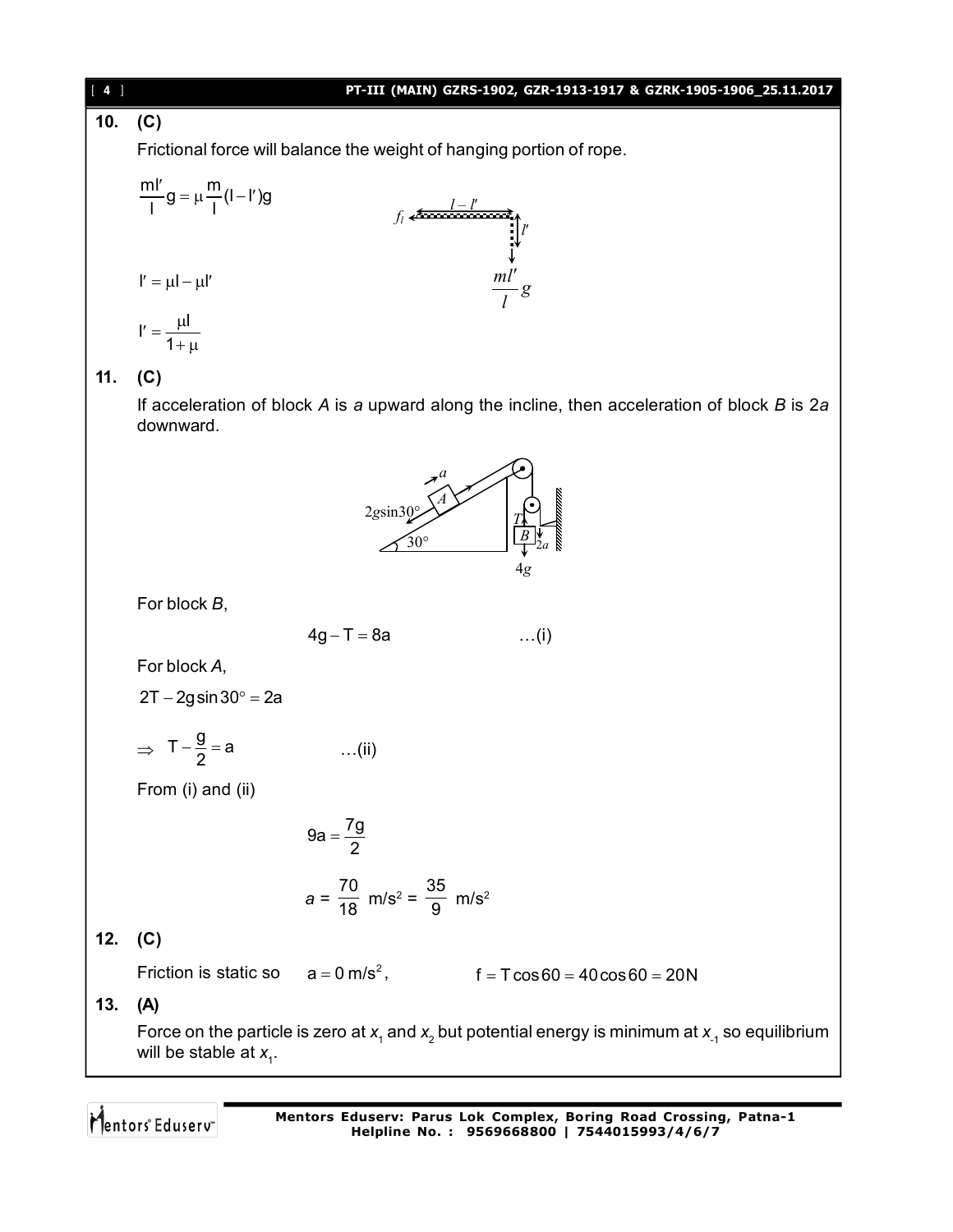**PT-III (MAIN) GZRS-1902, GZR-1913-1917 & GZRK-1905-1906\_25.11.2017** [ **5** ] **14. (B) 15. (C) 16. (A) 17. (C)** *p* = 1mm, *N* = 100 Least count,  $C = \frac{1}{N} = \frac{1.001}{1.00} = 0.01$  mm 100  $=\frac{P}{N}=\frac{1}{100}=\frac{1}{100}=\frac{1}{100}=\frac{1}{100}=\frac{1}{100}=\frac{1}{100}=\frac{1}{100}=\frac{1}{100}=\frac{1}{100}=\frac{1}{100}=\frac{1}{100}=\frac{1}{100}=\frac{1}{100}=\frac{1}{100}=\frac{1}{100}=\frac{1}{100}=\frac{1}{100}=\frac{1}{100}=\frac{1}{100}=\frac{1}{100}=\frac{1}{100}=\frac{1}{100}=\frac{1}{100}=\frac{1}{1$ *N*  $C = \frac{P}{P}$ The instrument has a positive zero error  $e = +NC = +4 \times 0.01 = +0.04$  mm Main scale reading is  $2 \times (1 \text{ mm}) = 2 \text{ mm}$ Circular scale reading is  $67$  (0.01) = 0.67 mm  $\therefore$  observed reading is  $R_0 = 2 + 0.67 = 2.67$  mm So true reading =  $R_{\text{o}}$  –  $e$  = 2.63 mm **18. (C)** In case of stretching  $R \propto \frac{1}{\mu^4}$ 1 *r*  $R \propto$  $\therefore \quad \frac{\Delta R}{R} \times 100 = -4 \frac{\Delta r}{R} \times 100$ *r r R R*  $= 0.4 \%$ **19. (D)** Block *B* again comes to rest when speed of *A* = speed of *C*  $v_{A} = 6t^{2}$ , c v 3t **,**  $6t^2 = 3t$ ,  $t = \frac{1}{2}$  $=\frac{1}{2} s$ **20. (A)**  $AB' = u\cos 60^\circ \times t =$ ut 2  $30^{\circ}$ 60° *B A u B* From  $\triangle$  *ABB'* cos 30° =  $\frac{AB'}{AB}$ AB  $\circ =$ or  $AB = \frac{2AB'}{\sqrt{2}} = \frac{2 \times ut}{2 \times \sqrt{2}} = \frac{ut}{\sqrt{2}}$ 3  $2 \times \sqrt{3}$   $\sqrt{3}$  $=\frac{2AB'}{\sqrt{2}}=\frac{2\times ut}{2\sqrt{2}}= \times$ **21. (D)** According to figure  $v'$ cos  $\alpha = v \cos \theta$  $\overline{v \cos \theta}$ *v*'cos  $v'$ sin $\alpha$  $\theta$ *v*sin *v*'  $\alpha$  $v'sin \alpha = v sin \theta - gt$  $\ddot{\cdot}$ v'sin $\alpha$  vsin $\theta-$ gt  $v'$ cos $\alpha$  vcos  $\frac{\alpha}{\alpha} = \frac{v \sin \theta - g}{\alpha}$  $\alpha$  vcos $\theta$  $\therefore \quad \alpha = \tan^{-1} \left( \frac{v \sin \theta - gt}{v \cos \theta} \right)$  $\frac{-1}{\sqrt{\cosh \theta - g t}}$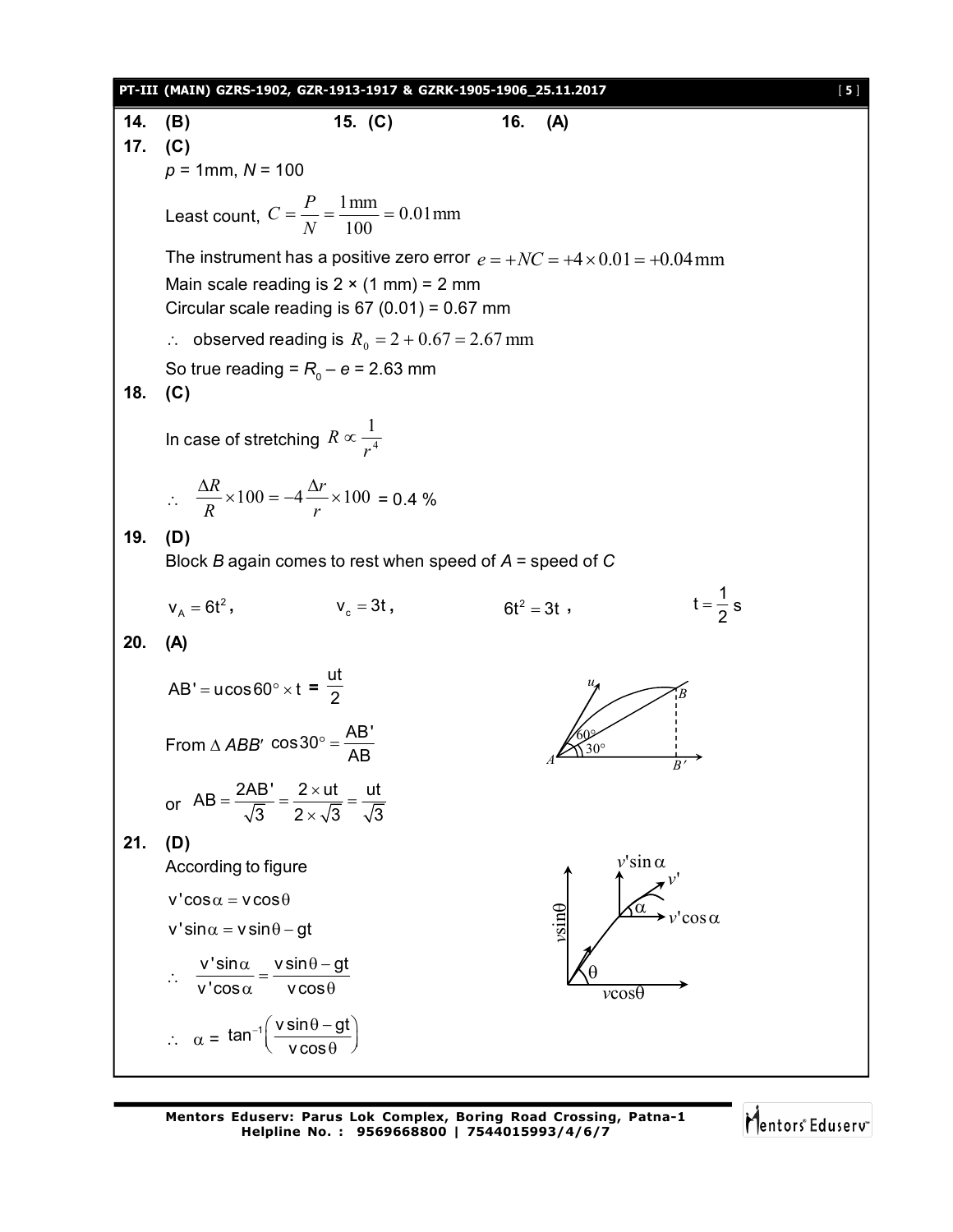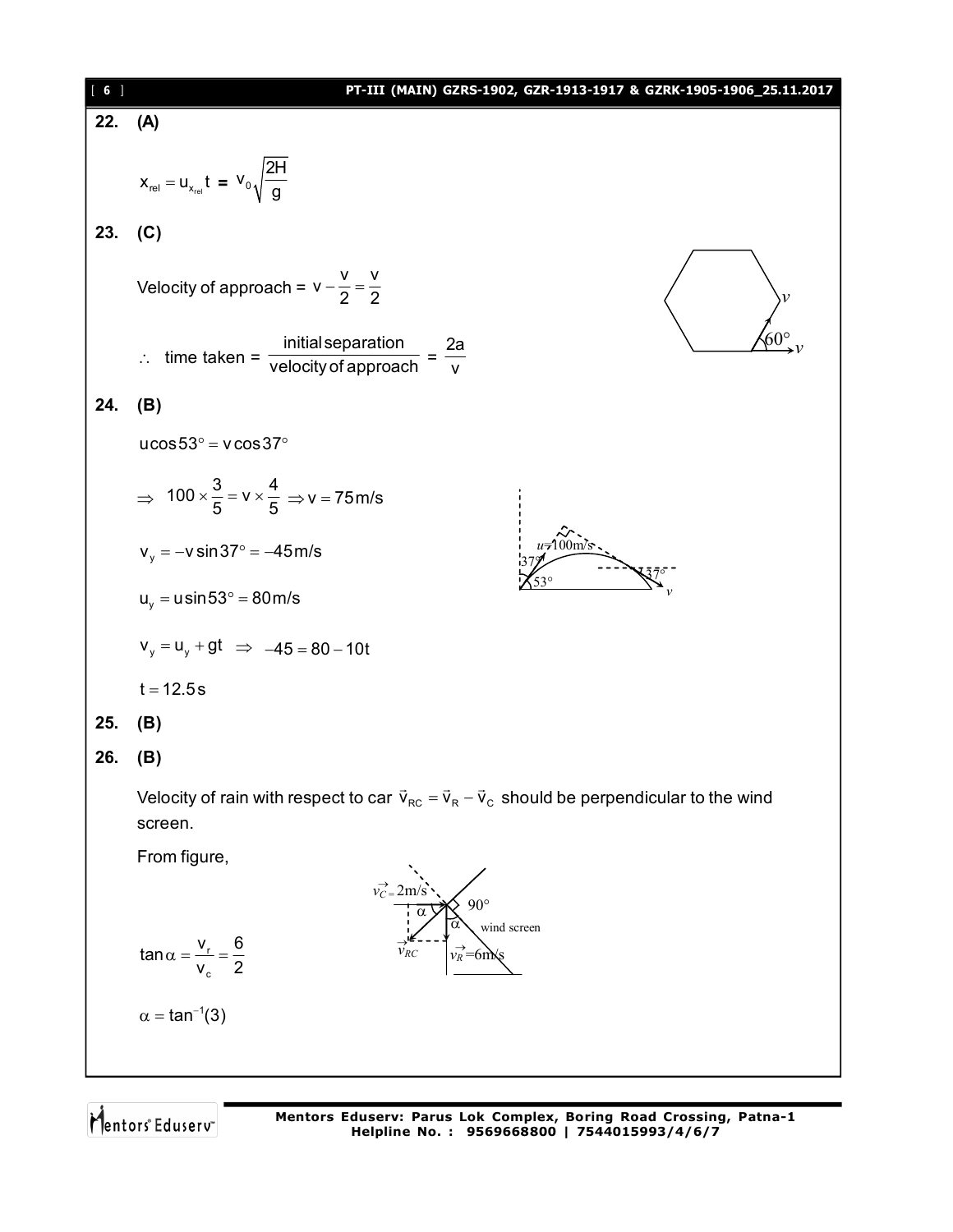

**Mentors Eduserv: Parus Lok Complex, Boring Road Crossing, Patna-1 Helpline No. : 9569668800 | 7544015993/4/6/7**

Mentors<sup>®</sup> Eduserv<sup>®</sup>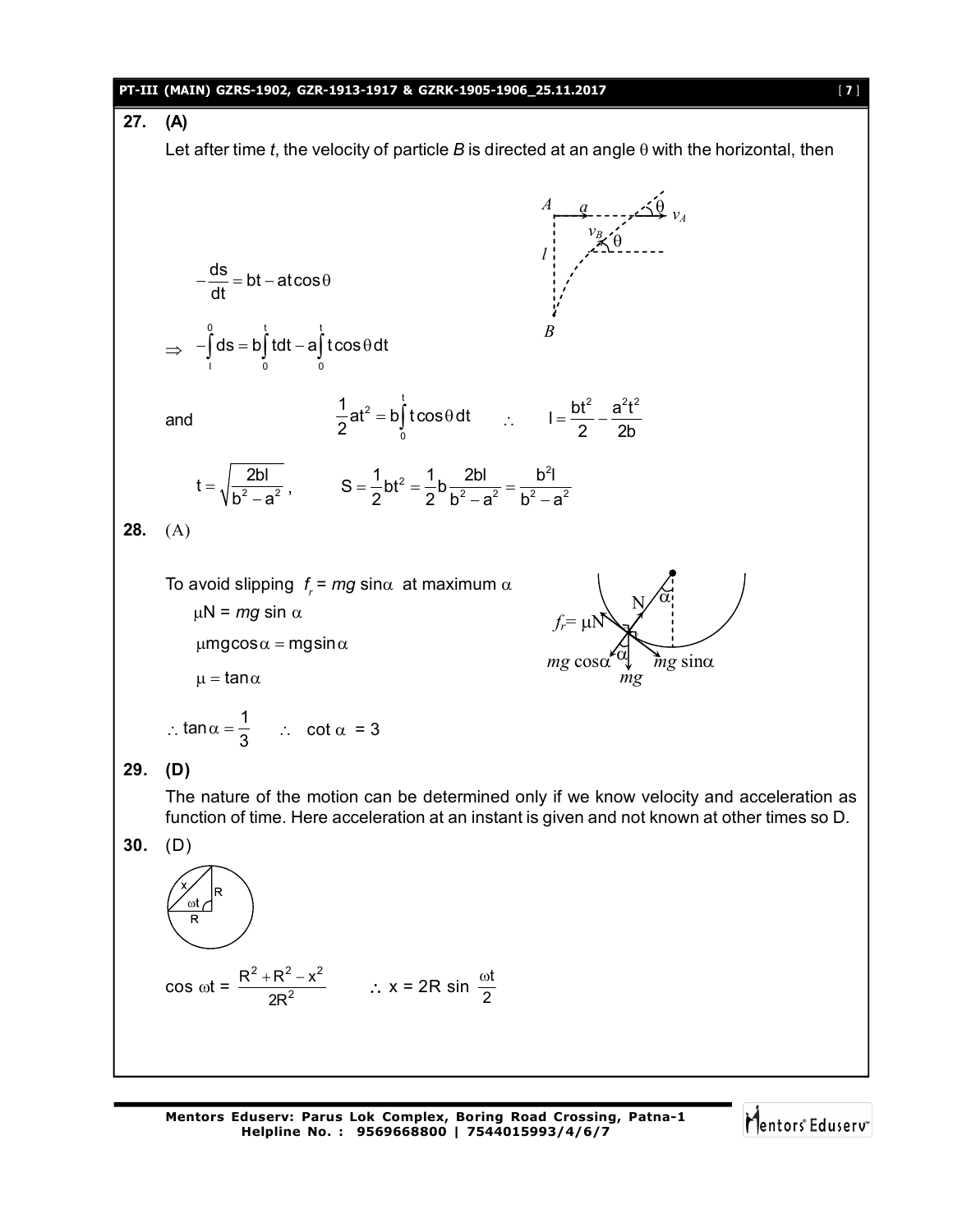## [ **8** ] **PT-III (MAIN) GZRS-1902, GZR-1913-1917 & GZRK-1905-1906\_25.11.2017 CHEMISTRY 31. (D)**  $I_1 = 24.6 \text{ eV}$  $I_2 = I_H \times Z^2$  $= 13.6 \times 4 = 54.4$  eV  $\therefore$  Required energy = 24.6 + 54.4 = 79 eV **32. (D)**  $x \Delta v \geq \frac{h}{h}$  $4\pi$ m ∆x∆∪≥  $\pi$  $x \times \left[\frac{10 \times 0.1}{100}\right] \geq \frac{6.626 \times 10^{-34}}{100}$ 100  $\frac{1}{2}$  4 × 3.14 × 0.2  $\Delta x \times \left[ \frac{10 \times 0.1}{100} \right] \ge \frac{6.626 \times 10^{-1}}{4 \times 3.14 \times 0}$ **33. (A)** Angular momentum = nh  $2\pi$  $r = \frac{n^2}{7} \times 0.529$  Å Z  $=\frac{11}{7} \times 0$  $n \propto \sqrt{r}$ : Angular momentum  $\infty\sqrt{r}$ **34. (D)** h 2Em  $\lambda =$ m 2m h /  $\sqrt{2}$ Em  $\sqrt{2}$ h / √2E (2m) 1  $\frac{\lambda_{\rm m}}{\lambda_{\rm m}} = \frac{\ln 1/\sqrt{2Em}}{1/\sqrt{2\pi m}} =$ λ **35. (C)** 2 0  $\frac{hc}{\hat{c}} - \frac{hc}{\hat{c}} = \frac{1}{2}mv$ 2  $\frac{10}{\lambda} - \frac{10}{\lambda_0} = \frac{1}{2}$  mv<sup>2</sup>. 0  $V = \sqrt{\frac{2hc}{2} \left(\frac{1}{2} - \frac{1}{2}\right)}$ m  $=\sqrt{\frac{2\hbar c}{m}}\left(\frac{1}{\lambda}-\frac{1}{\lambda_0}\right)=\sqrt{\frac{2\hbar}{m}}(\lambda_0-\lambda)$ 0  $2h$ <sub>(2 a)</sub> c m  $=\sqrt{\frac{2h}{m}(\lambda_0-\lambda)\left(\frac{c}{\lambda\lambda_0}\right)}$ 0  $K = \frac{c}{\sqrt{2}}$  $\lambda \lambda _{0}$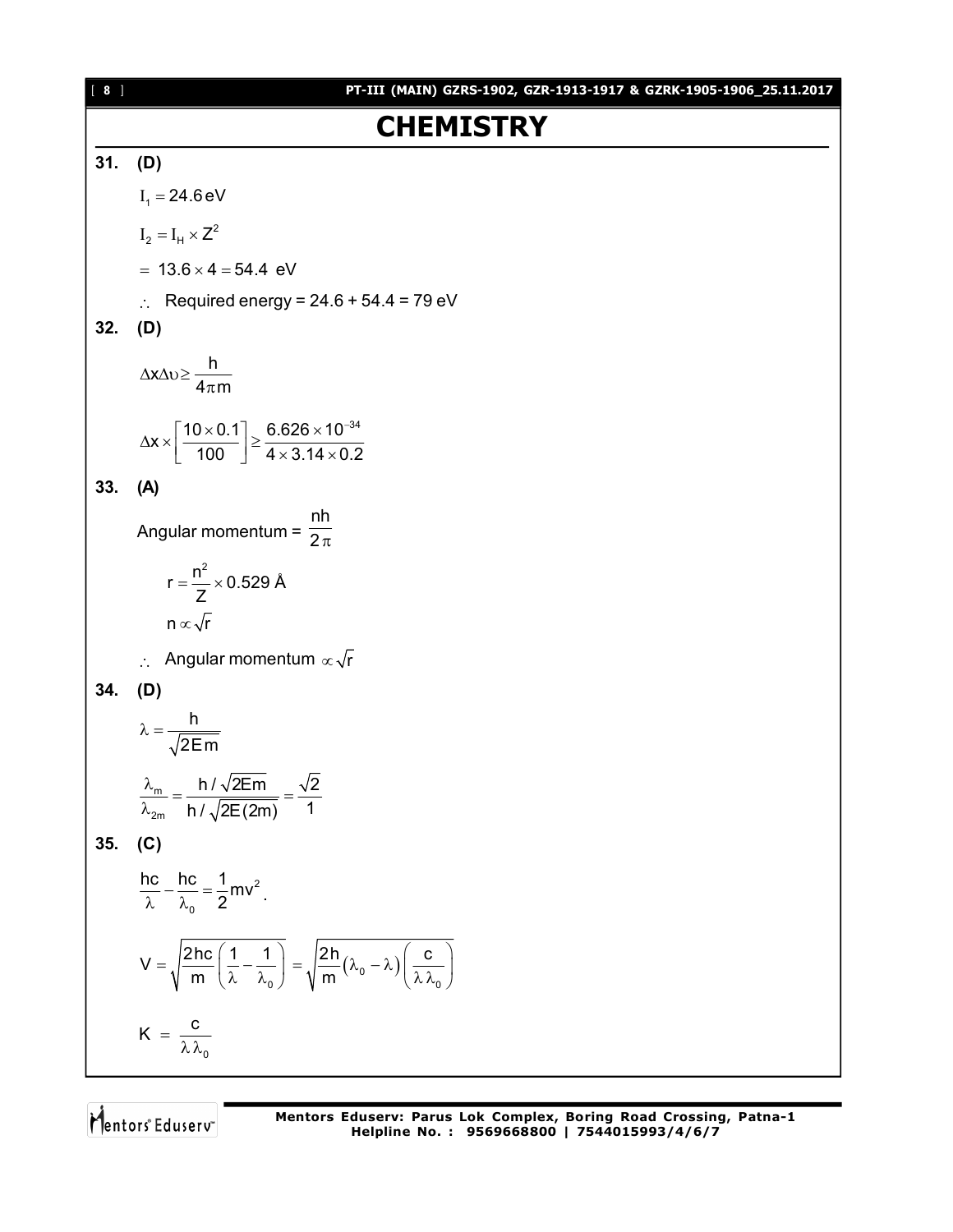#### **PT-III (MAIN) GZRS-1902, GZR-1913-1917 & GZRK-1905-1906\_25.11.2017** [ **9** ]

```
36. (B)
          Spin angular momentum = 
                                                                \frac{h}{s(s+1)} \times \frac{h}{s}\left(\sqrt{s(s+1)} \times \frac{h}{2\pi}\right).\left(\sqrt{s(s+1)}\times\frac{1}{2\pi}\right).where, 
                        s = +\frac{1}{6}= +\frac{1}{2}.
          \therefore Spin angular momentum = \sqrt{\frac{1}{2}(\frac{1}{2}+1)} \times \frac{h}{2\pi}2(2 \quad ) 2
                                                                        \left(\frac{1}{2}+1\right)\times\frac{h}{2\pi} = \frac{\sqrt{3}}{2}\times\frac{h}{2\pi}.2 2
                                                                                                 = \frac{\sqrt{6}}{2} \times \frac{1}{2}\pi37. (B)
          FeSO<sub>4</sub> \longrightarrow Fe<sup>2+</sup> + SO<sub>4</sub><sup>2+</sup>Fe_2(SO_4)_3 \longrightarrow 2Fe^{3+} + 3SO_4^{2-}Suppose x mol\, {\mathop{\mathrm{SO}}\nolimits}_4^{2-} ion are furnished by both \, {\mathop{\mathrm{Fe}}\nolimits} {\mathop{\mathrm{SO}}\nolimits}_4 and \, {\mathop{\mathrm{Fe}}\nolimits}_2({\mathop{\mathrm{SO}}\nolimits}_4)_3 .
          Number of moles of Fe^{2+} = xNumber of moles of Fe^{3+} = \frac{2}{3}x3
                                                     t =Fe<sup>2+</sup> :Fe<sup>3+</sup> = x : \frac{2}{5}x
                                             3
                       \frac{1}{2}: Fe<sup>3+</sup> = x : \frac{2}{2}x = 3 : 2
38. (D)
          Mass percent of oxygen = \frac{30 \times 16}{600 \times 40} × 100
                                                          666.43
                                                               \frac{\times 16}{\times} \times= 72.39. (C)
          m<sub>s</sub> : mo : m<sub>H</sub> = 35.79 : 62.92 : 1.13
          n_{\rm s} : no : n_{\rm H} =
                                   \frac{35.79}{20}: \frac{62.92}{10}: \frac{1.13}{1}32 16 1
                = 2 : 7 : 2molecular formula = (H_2 S_2 O_7)<sub>n</sub>
40. (C)
          The reaction is :
                 2KCIO_3(s) ——> 2KCI(s) + 3O_2(g)
                      2 mol 3 mol
                      2\times 122.5g 3\times 32g245g 96g
```
Mentors Eduserv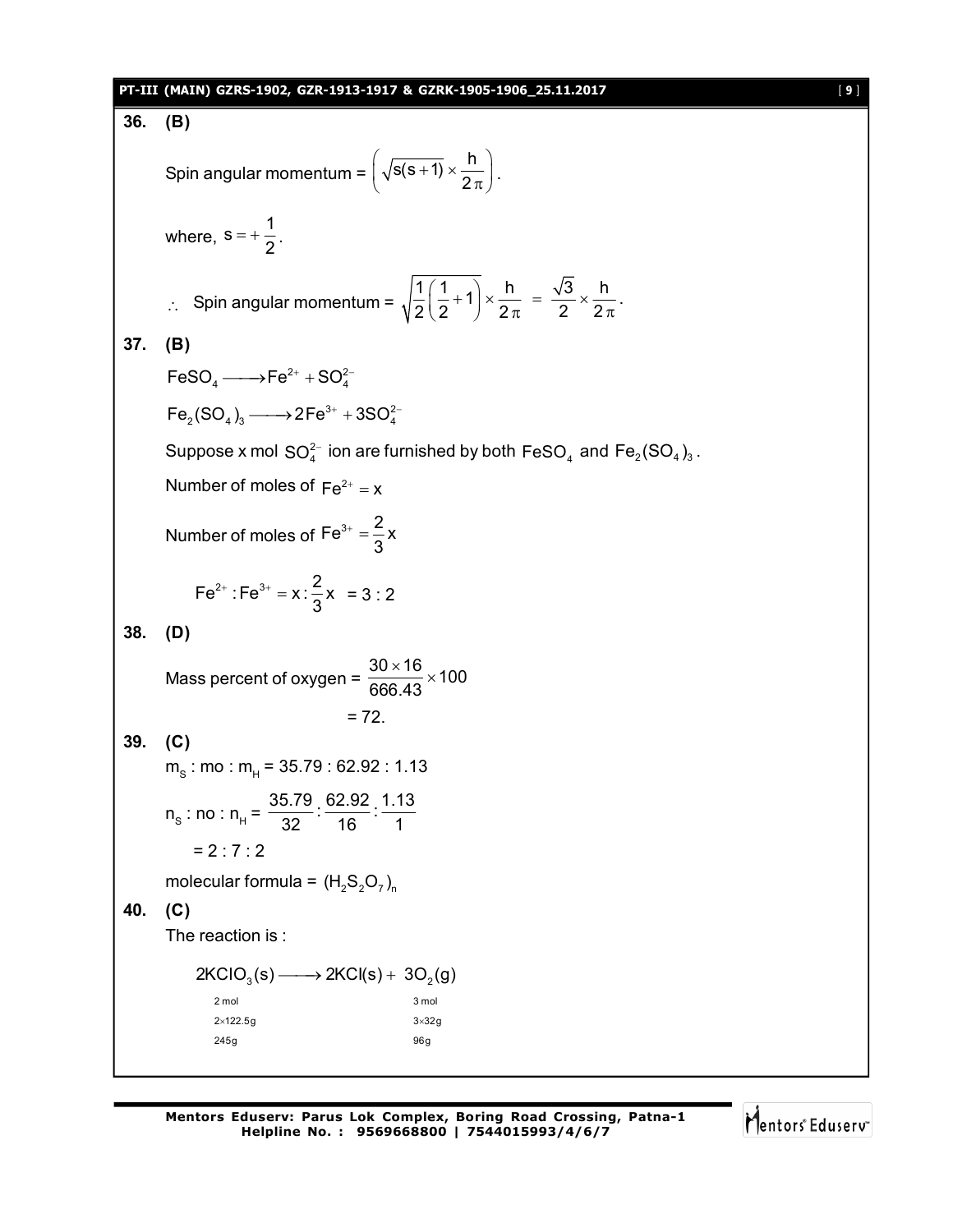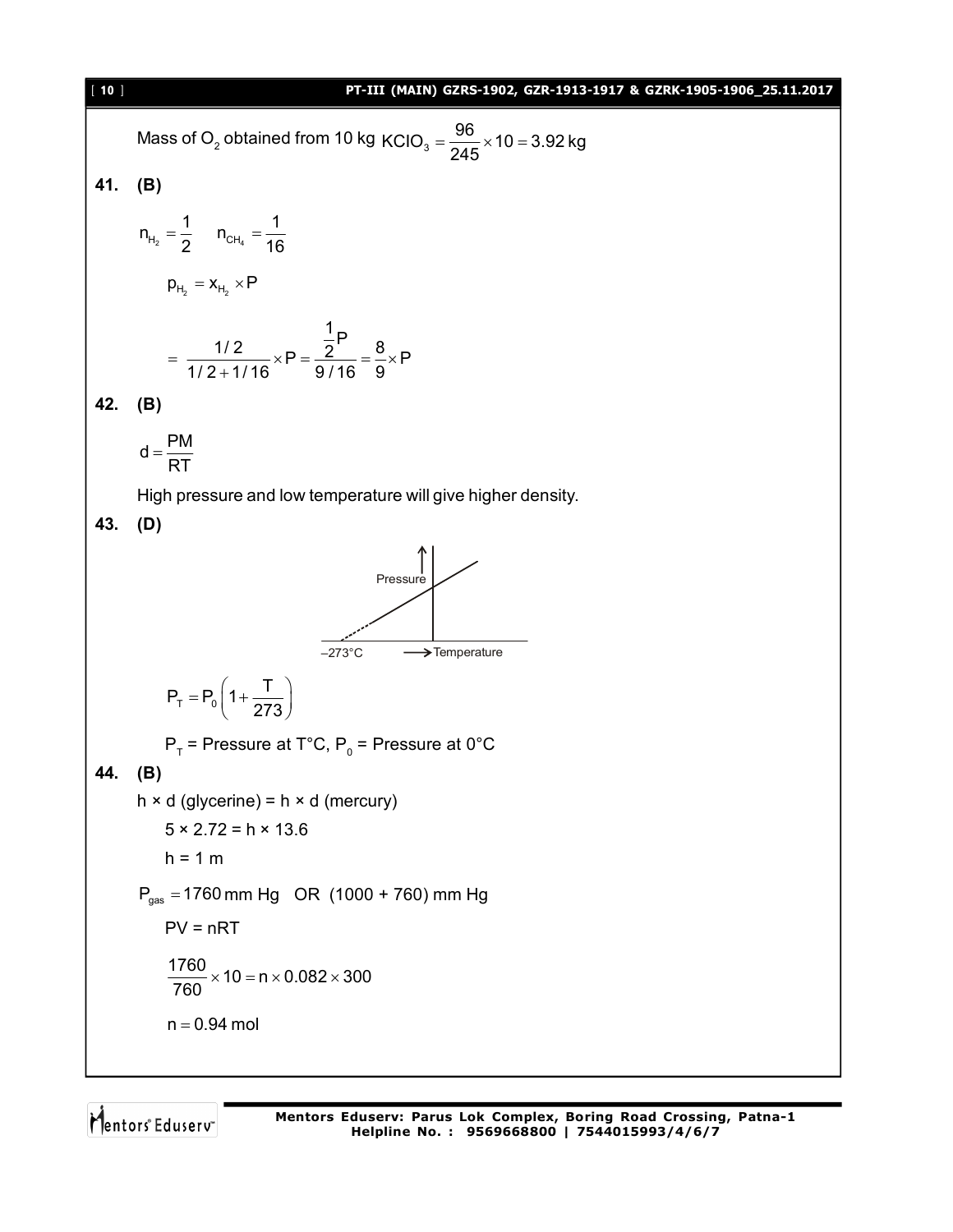## **PT-III (MAIN) GZRS-1902, GZR-1913-1917 & GZRK-1905-1906\_25.11.2017** [ **11** ]

| 45. | (C)                                                                                                                                             |                    |         |           |  |  |
|-----|-------------------------------------------------------------------------------------------------------------------------------------------------|--------------------|---------|-----------|--|--|
|     | $n_{N_2} = \frac{77}{28} = 2.75$                                                                                                                |                    |         |           |  |  |
|     | $n_{O_2} = \frac{23}{32} = 0.72$                                                                                                                |                    |         |           |  |  |
|     | % by volume of $O_2$ = % by mol of $O_2$                                                                                                        |                    |         |           |  |  |
|     | $=\frac{n_{O_2}}{Total moles} \times 100$                                                                                                       |                    |         |           |  |  |
|     | $=\frac{0.72}{2.75+0.72} \times 100 = 20.8$                                                                                                     |                    |         |           |  |  |
| 46. | (B)                                                                                                                                             |                    |         |           |  |  |
|     | Ununtrium for atomic number = 113; for $Z > 86$ pd. no. = 7                                                                                     |                    |         |           |  |  |
|     | 113 [Rn]7s <sup>2</sup> , 5f <sup>14</sup> , 6d <sup>10</sup> , 7p <sup>1</sup>                                                                 |                    |         |           |  |  |
| 47. | p-block<br>(C)                                                                                                                                  | 48. (D)            | 49. (D) |           |  |  |
| 50. | (C)                                                                                                                                             |                    |         |           |  |  |
|     | CsBr <sub>3</sub> exist as Cs <sup>+</sup> Br <sub>3</sub> , due to lattice energy effect (large cations stabilises by large anion)             |                    |         |           |  |  |
| 51. | (B)                                                                                                                                             | 52. (D)            | 53. (B) | 54. (C)   |  |  |
| 55. | (A)                                                                                                                                             | 56. (C)            | 57. (D) | 58. $(D)$ |  |  |
| 59. | (A)                                                                                                                                             | 60. (A)            |         |           |  |  |
|     |                                                                                                                                                 |                    |         |           |  |  |
|     |                                                                                                                                                 | <b>MATHEMATICS</b> |         |           |  |  |
| 61. | (D)                                                                                                                                             |                    |         |           |  |  |
|     | Let $S = 1 + 2 + 3 +  + 100 = 5050$<br>Sum of integers divisible by 3<br>$S_3 = \frac{33}{2}$ [3+99] = $\frac{33 \times 102}{2}$ = 33×51 = 1683 |                    |         |           |  |  |
|     |                                                                                                                                                 |                    |         |           |  |  |
|     |                                                                                                                                                 |                    |         |           |  |  |
|     | Sum of integers divisible by 5                                                                                                                  |                    |         |           |  |  |
|     | $S_5 = \frac{20}{2}$ [5 + 100] = 10 × 105 = 1050                                                                                                |                    |         |           |  |  |

Sum of integers divisible by 3 & 5

Mentors<sup>e</sup> Eduserv<sup>-</sup>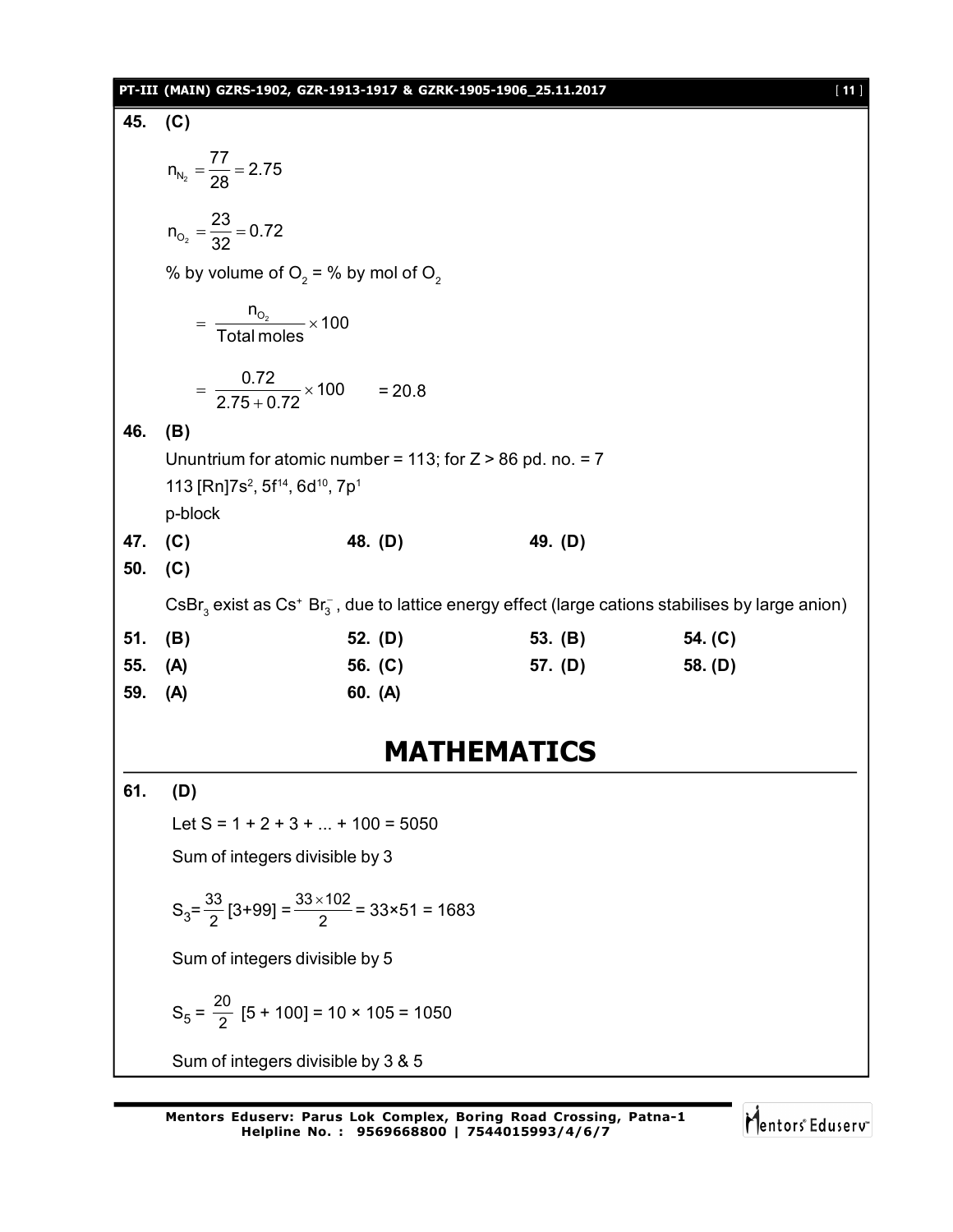| $[12]$ | PT-III (MAIN) GZRS-1902, GZR-1913-1917 & GZRK-1905-1906_25.11.2017                                                                                                            |  |  |
|--------|-------------------------------------------------------------------------------------------------------------------------------------------------------------------------------|--|--|
|        | $S_{15} = \frac{6}{2} [15 + 90] = 3 \times 105 = 315$                                                                                                                         |  |  |
|        | Sum of integers divisible by 3 or 5                                                                                                                                           |  |  |
|        | $S_{3or5} = S_3 + S_5 - S_{15}$                                                                                                                                               |  |  |
|        | $= 1683 + 1050 - 315 = 2418$                                                                                                                                                  |  |  |
|        | Sum of integers not divisible by 3 or 5                                                                                                                                       |  |  |
|        | $= 5050 - 2418 = 2632$                                                                                                                                                        |  |  |
| 62.    | (C)                                                                                                                                                                           |  |  |
|        | $8- x  \ge 4$ $\Rightarrow  x -4 \le 0$ $\Rightarrow x \in [-4, 4]$                                                                                                           |  |  |
| 63.    | (C)                                                                                                                                                                           |  |  |
|        | $\frac{4-4x+2+2x}{(1+x)(1-x)}-1<0 \qquad \Rightarrow \qquad \frac{6-2x-1+x^2}{(1+x)(1-x)}<0 \qquad \Rightarrow \qquad \frac{x^2-2x+5}{(x+1)(x-1)}>0$                          |  |  |
|        | $\Rightarrow \frac{1}{(x+1)(x-1)}>0$                                                                                                                                          |  |  |
| 64.    | (B)                                                                                                                                                                           |  |  |
|        | $ x-2 -1=0$ $\Rightarrow$ $x=1, 3$ (But $x \ne 1$ )                                                                                                                           |  |  |
|        | $ x-1 =1$ $\implies$ $x=2, 0$                                                                                                                                                 |  |  |
| 65.    | (C)                                                                                                                                                                           |  |  |
|        | Let T <sub>r</sub> be the r <sup>th</sup> term of given series, $T_r = \frac{2r + 1}{r(r + 1)(2r + 1)} = \frac{6}{r(r + 1)} = 6\left[\frac{1}{r} - \frac{1}{r + 1}\right]$    |  |  |
|        | $\sum_{r=1}^{35} T_r = 6 \left[ 1 - \frac{1}{2} + \frac{1}{2} - \frac{1}{3} + \dots + \frac{1}{35} - \frac{1}{36} \right] = 6 \left[ 1 - \frac{1}{36} \right] = \frac{35}{6}$ |  |  |
| 66.    | (D)                                                                                                                                                                           |  |  |
| 67.    | (D)                                                                                                                                                                           |  |  |
|        | Let $y = 3^{\log_7 x} \Rightarrow y^2 - 2y + 1 = 0$                                                                                                                           |  |  |
|        | $\Rightarrow y = 1 \Rightarrow x = 1$                                                                                                                                         |  |  |
| 68.    | (D)                                                                                                                                                                           |  |  |
|        | $\sin A \sec A \sqrt{\cos ec^2 A - 1} = \tan A  \cot A $                                                                                                                      |  |  |
|        | $= -1$ (: 90 <sup>o</sup> < A < 180 <sup>o</sup> )                                                                                                                            |  |  |
|        |                                                                                                                                                                               |  |  |

Mentors<sup>®</sup> Eduserv<sup>®</sup>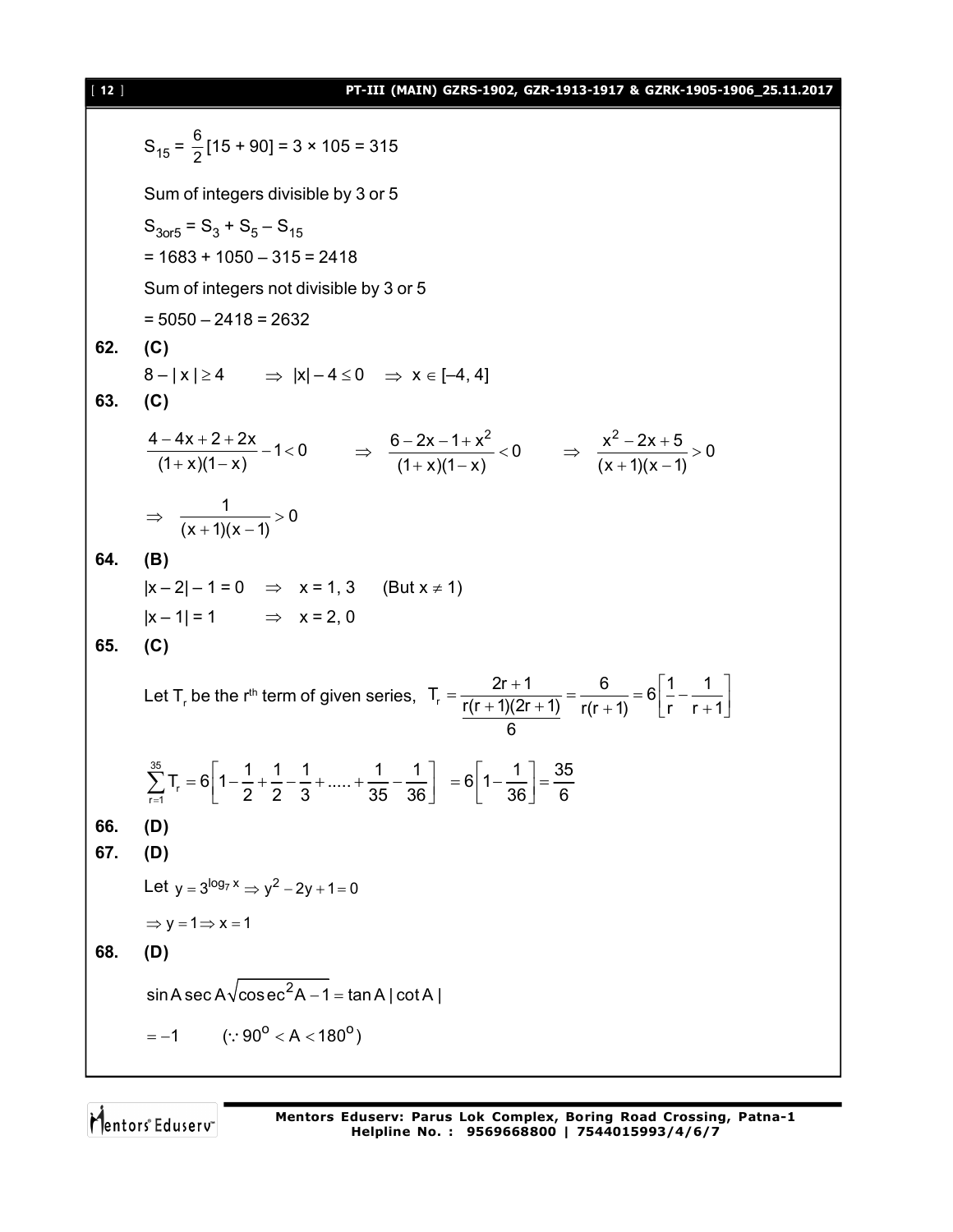#### **PT-III (MAIN) GZRS-1902, GZR-1913-1917 & GZRK-1905-1906\_25.11.2017** [ **13** ]

**69. (B)** We have,  $\cos\theta \cos2\theta \cos2^2\theta$  ...  $\cos2^{n-1}\theta$  = n n sin2  $2^n$  sin  $\theta$  $\frac{1}{\theta}$  =  $\frac{1}{2^n}$  $\mathsf{sin}(\pi-\theta)$  $2^n$  sin  $\pi - \theta$ )  $\theta$  $[\cdot]$  2<sup>n</sup> $\theta$  =  $\pi$  -  $\theta$ ]  $=\frac{1}{2^n}$ 1 2 **70. (A)** In an equilateral triangle the orthocentre and the centroid are the same. OPQ is the equilateral triangle in which  $OC \perp PQ$ . Clearly, the point H which divides OC internally in the ratio 2:1 is the orthocentre. Clearly, OC =  $\frac{1}{\sqrt{2}}$ . So, OH =  $\frac{2}{3} \times \frac{1}{\sqrt{2}}$ 2  $3\sqrt{2}$  $=\frac{1}{\sqrt{2}}$ . So, OH =  $\frac{1}{2} \times$  -2 1  $\mathsf{H}$ O  $P \xrightarrow{C} Q$  $H = \left(\frac{2}{\sqrt{2}}\cos 45^\circ, \frac{2}{\sqrt{2}}\sin 45^\circ\right)$  $\therefore$  H =  $\left(\frac{2}{3\sqrt{2}}\cos 45^\circ, \frac{2}{3\sqrt{2}}\sin 45^\circ\right)$ **71. (D)**  $\frac{3}{4}a + \frac{2}{4}b + c = 0$  $\frac{3}{4}$ a +  $\frac{2}{4}$ b + c = 0, thus given line passes through  $\frac{3}{4}$ ,  $\frac{2}{4}$  $\left(\frac{3}{4}, \frac{2}{4}\right)$ **72. (C)** Let f(t) =  $9^t$  +  $9^{1-t}$  where t = sin<sup>2</sup>x, t  $\in [0,1]$ Use  $A.M. \ge G.M.$ **73. (C)** We have,  $(2x - 3y)^2 + (3y - 4z)^2 + (4z - 2x)^2 = 0$   $\implies$   $2x = 3y = 4z$  $1, 1, 1$  $\Rightarrow$   $\rightarrow$   $\rightarrow$   $\rightarrow$   $\rightarrow$   $\rightarrow$  x, y, z are in HP  $\Rightarrow$  x, y, z are in HP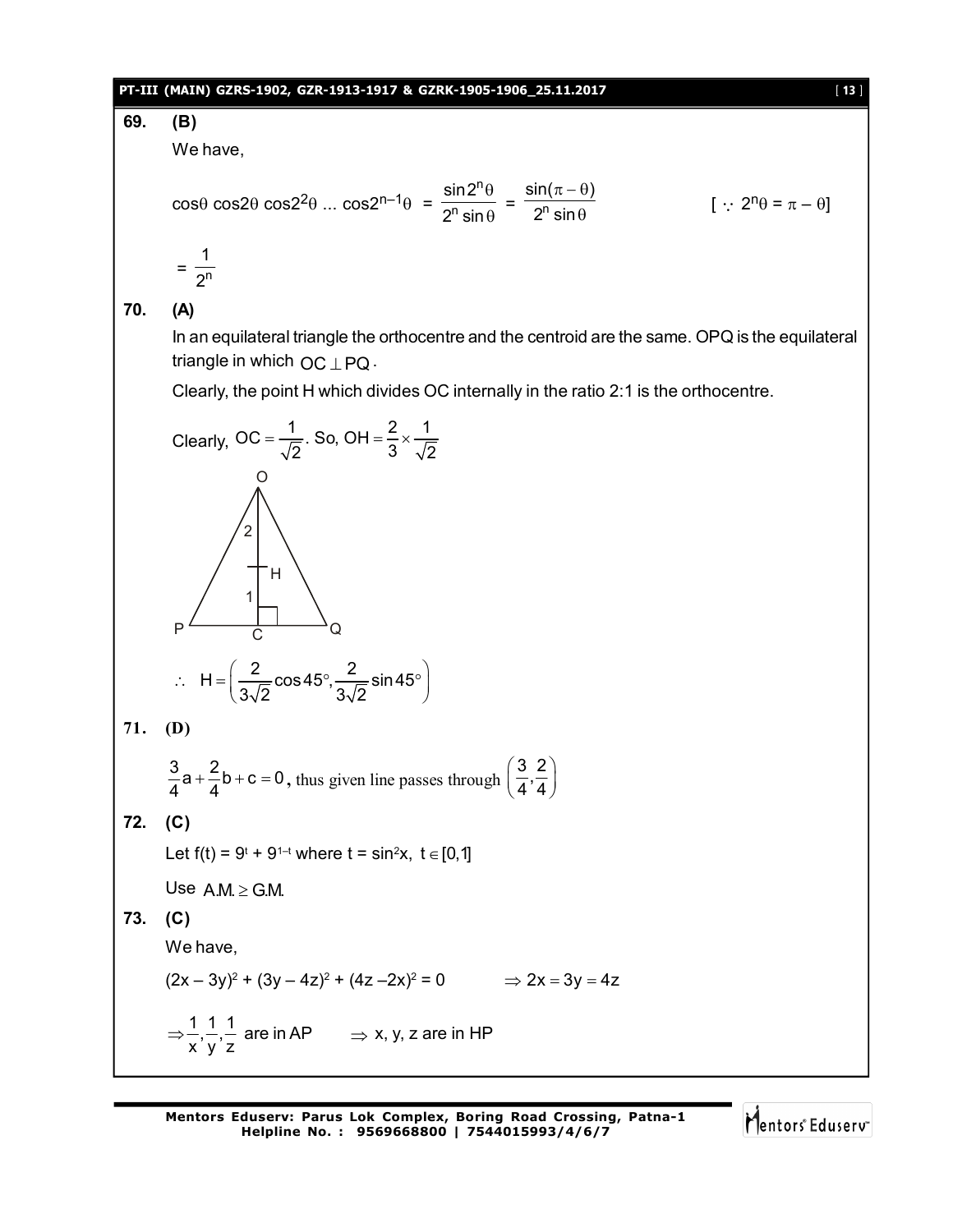| $[14]$     | PT-III (MAIN) GZRS-1902, GZR-1913-1917 & GZRK-1905-1906_25.11.2017                                                                                                                                                      |
|------------|-------------------------------------------------------------------------------------------------------------------------------------------------------------------------------------------------------------------------|
| 74.        | (B)                                                                                                                                                                                                                     |
|            | Let ratio be $\lambda$ :1 $\Rightarrow \frac{6\lambda - 3}{\lambda + 1} = 0$ , $\lambda = \frac{1}{2}$                                                                                                                  |
| 75.        | (C)                                                                                                                                                                                                                     |
|            | $\frac{H_1+2}{H_1-2}$ + $\frac{H_{20}+3}{H_{20}-3}$ = $\frac{\frac{1}{2} + \frac{1}{H_1}}{\frac{1}{2} - \frac{1}{H_1}}$ + $\frac{\frac{1}{3} + \frac{1}{H_{20}}}{\frac{1}{3} - \frac{1}{H_{20}}}$                       |
| <b>76.</b> | $=\frac{\frac{1}{2}+\frac{1}{2}+d}{\frac{1}{2}-d-\frac{1}{2}}+\frac{\frac{1}{3}+\frac{1}{3}-d}{\frac{1}{3}+d-\frac{1}{3}}=\frac{1+d}{-d}+\frac{\frac{2}{3}-d}{d}=\frac{\frac{2}{3}-1}{d}-2=2\times21-2=40$              |
|            | $7\left(\frac{y}{x}\right)^2 + 2c\left(\frac{y}{x}\right) - 1 = 0$                                                                                                                                                      |
| 77.        | (A)                                                                                                                                                                                                                     |
|            | 10 tan <sup>4</sup> $\alpha$ + 15 = 6 (tan <sup>2</sup> $\alpha$ + 1) <sup>2</sup> $\Rightarrow$ tan <sup>2</sup> $\alpha = \frac{3}{2}$ $\Rightarrow$ 9 cosec <sup>4</sup> $\alpha$ + 8 sec <sup>4</sup> $\alpha$ = 75 |
| 78.        | (A)                                                                                                                                                                                                                     |
|            | $3 + \frac{1}{4} (3 + d) + \frac{1}{4^2} (3 + 2d) + \dots + \infty = 8$                                                                                                                                                 |
|            | $a = 3, r = \frac{1}{4}$                                                                                                                                                                                                |
|            | Sum of AGP upto $\infty$                                                                                                                                                                                                |
|            | $S_{\infty} = \frac{a}{1-r} + \frac{dr}{(1-r)^2}$                                                                                                                                                                       |
|            | ⇒ 8 = $\frac{3}{(3/4)} + \frac{d(\frac{1}{4})}{2^2/4^2}$ ⇒ 8 = 4 + $\frac{4d}{3^2}$                                                                                                                                     |
|            | $\Rightarrow$ 4 = $\frac{4d}{3^2}$ $\Rightarrow$ d = 3 <sup>2</sup> $\Rightarrow$ d = 9                                                                                                                                 |

Mentors<sup>e</sup> Eduserv<sup>-</sup>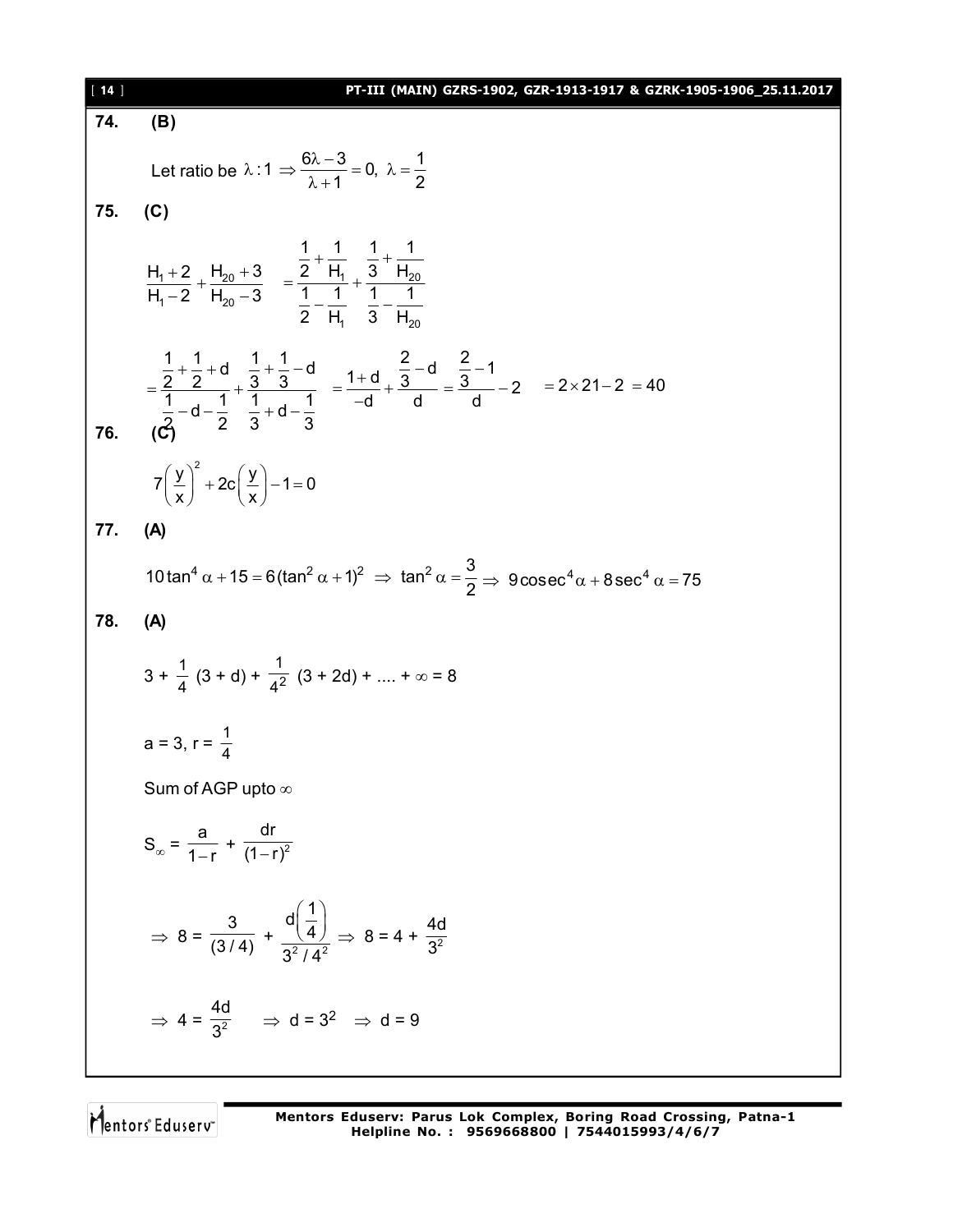#### **PT-III (MAIN) GZRS-1902, GZR-1913-1917 & GZRK-1905-1906\_25.11.2017** [ **15** ]

**79. (A)** sin  $(\alpha + \beta) = 1$ ,  $\Rightarrow \alpha + \beta = \frac{\pi}{2}$ ..... (i)  $sin (\alpha - \beta) = \frac{1}{2}, \Rightarrow \alpha - \beta = \frac{\pi}{6}$ ..... (ii) on solving (i) & (ii)  $\alpha = \frac{\pi}{3}, \beta = \frac{\pi}{6}$  $\therefore$  tan ( $\alpha$  + 2 $\beta$ ). tan (2 $\alpha$  +  $\beta$ ) = tan  $\left(\frac{-\alpha}{3}\right)$  $\left(\frac{2\pi}{2}\right)$  $\backslash$ ( 2π 3  $\left(\frac{2\pi}{3}\right)$  tan $\left(\frac{5\pi}{6}\right)$  $\left(\frac{5\pi}{6}\right)$  $\overline{\phantom{0}}$ ( 5π 6 5 **80. (A)** G $\left|\frac{1}{2}, \frac{1}{2}, \frac{1}{2}, \frac{1}{2}, \frac{1}{2}\right| \equiv G \frac{1}{2}, \frac{1}{2}$  $\bigg)$  $\left(\frac{h}{2},\frac{k-2}{2}\right)$  $\overline{\phantom{0}}$  $\left( \equiv G \left( \frac{h}{2}, \frac{k-1}{2} \right) \right)$ J  $\left(\frac{2-2+h}{2},\frac{-3+1+K}{2}\right)$  $\setminus$  $(2 - 2 + h - 3 + 1 +$ 3  $\frac{h}{3}, \frac{k-2}{3}$  $\left(\frac{-1+K}{3}\right)$  =  $G\left(\frac{h}{3}\right)$  $\frac{2+h}{3}$ ,  $\frac{-3+1+K}{3}$  $2 - 2 + h$  $B(-2, 1)$  C(h, k)  $A(2, -3)$ •<br>G lies on  $2x + 3y = 1$ ,  $\therefore$  2 $\left(\frac{1}{3}\right)$  $\left(\frac{h}{2}\right)$  $\overline{\phantom{0}}$ ſ 3  $\binom{h}{3}$  + 3 $\left(\frac{k-2}{3}\right)$  $\left(\frac{k-2}{2}\right)$  $\backslash$ ( k – 3 k – 2 = 1  $\Rightarrow$  2h + 3K – 6 – 3 = 0  $\Rightarrow$  2x + 3y – 9 = 0 **81. (C)**  $cosecA + cotA = 2$  $\Rightarrow$  cosecA – cot A = 1/2  $\Rightarrow$  cosecA = 5/4 & cotA = 3/4  $\Rightarrow$  cosA = 3/5 **82. (C)**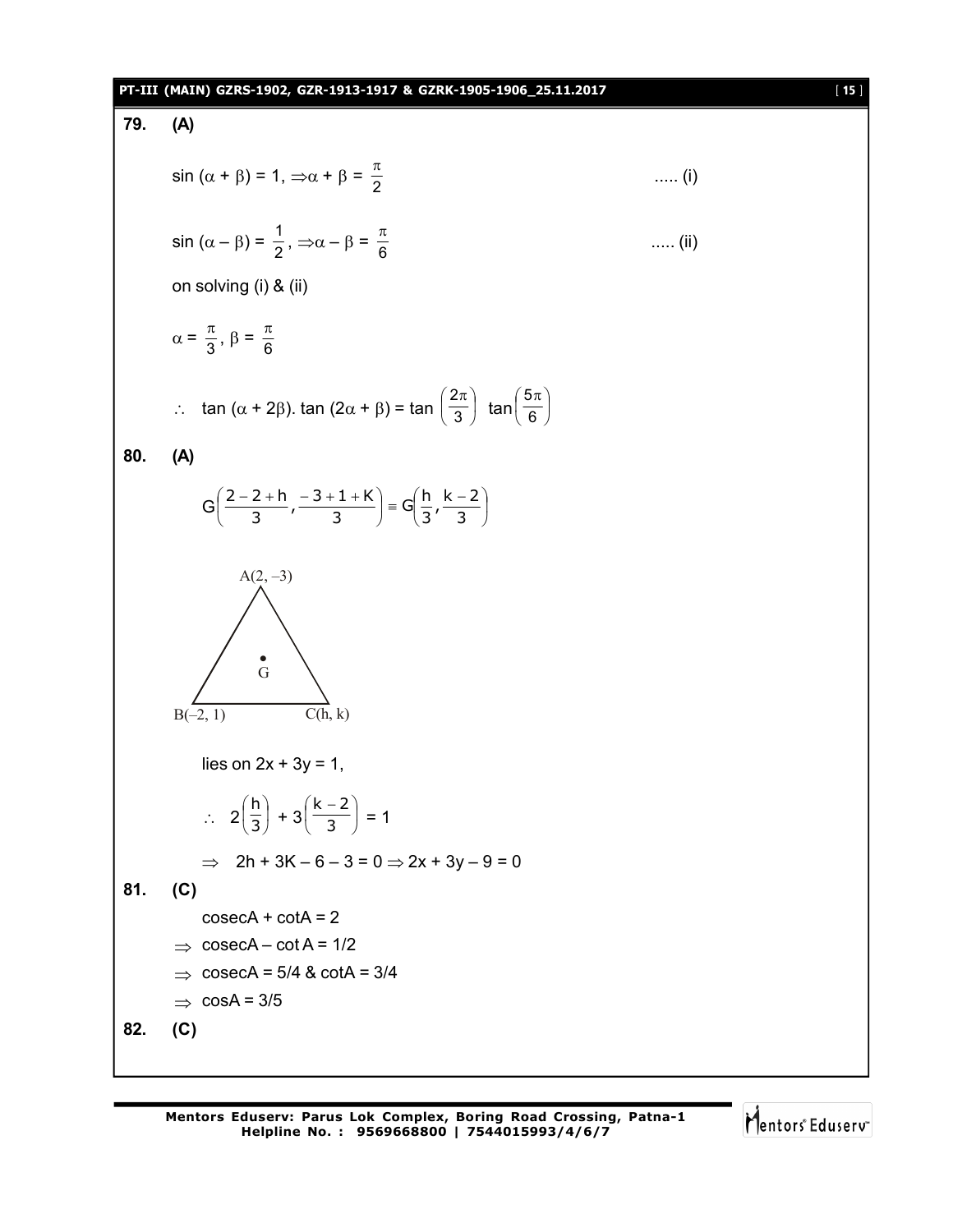| $[ 16 ]$ | PT-III (MAIN) GZRS-1902, GZR-1913-1917 & GZRK-1905-1906_25.11.2017                                                                                       |                   |
|----------|----------------------------------------------------------------------------------------------------------------------------------------------------------|-------------------|
| 83.      | (D)                                                                                                                                                      |                   |
|          | Expression reducs to $sin \theta + cos \theta$                                                                                                           |                   |
|          | Which lies between $-\sqrt{2}$ & $\sqrt{2}$                                                                                                              |                   |
| 84.      | (B)                                                                                                                                                      |                   |
|          | Given,                                                                                                                                                   |                   |
|          | $a_1 = 2$ , $8 \frac{a_{n+1}}{a_n} = \frac{1}{3} = r$                                                                                                    |                   |
|          | $\sum_{r=1}^{20} a_r = \frac{a_1(1-r^{20})}{1-r} = \frac{2\left(1-\left(\frac{1}{3}\right)^{20}\right)}{\frac{2}{r}} = 3\left(1-\frac{1}{3^{20}}\right)$ |                   |
| 85.      | (D)                                                                                                                                                      |                   |
|          | $\frac{1}{2}a^2 = 72$                                                                                                                                    | (a, 2a)           |
|          |                                                                                                                                                          |                   |
|          | $a = \pm 12$                                                                                                                                             | (a, a)<br>(2a, a) |
|          | Centroid = (16, 16) or (-16, -16)                                                                                                                        |                   |
| 86.      | (C)                                                                                                                                                      |                   |
|          | $\sin \theta_1 + \sin \theta_2 + \sin \theta_3 = 3$                                                                                                      |                   |
|          | $\sin \theta_1 = \sin \theta_2 = \sin \theta_3 = 1$                                                                                                      |                   |
|          | $\therefore$ cos $\theta_1 = 0$ , cos $\theta_2 = 0$ , cos $\theta_3 = 0$                                                                                |                   |
| 87.      | (A)                                                                                                                                                      |                   |
|          | A(3,3)<br>$y = x$<br>$C(-6,0)$<br>$y = x$<br>3<br>В<br>$3(-3,-3)$                                                                                        |                   |

Mentors<sup>®</sup> Eduserv<sup>®</sup>